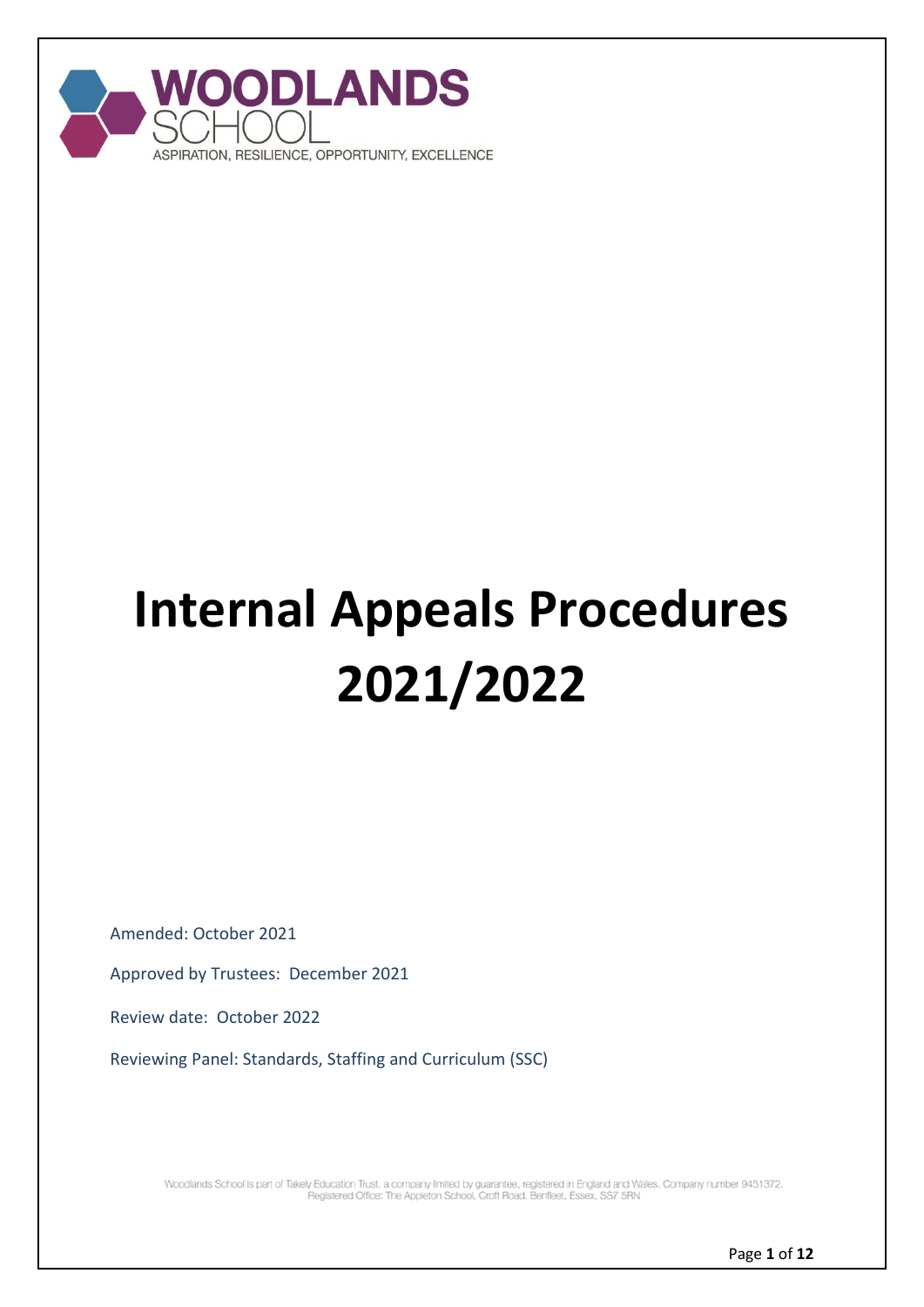# <span id="page-1-0"></span>**Key staff involved in internal appeals procedures**

| Role             | Name(s)                                                                                                 |
|------------------|---------------------------------------------------------------------------------------------------------|
| Head of centre   | David Wright                                                                                            |
| Senior leader(s) | Ethan Roberts, Emma Jordan, Seddeer Amran, Dominic Riste,<br>Nicola White, Hannah Tuna, Katie Heseltine |
| Exams officer    | <b>Honor Dignan-Roth</b>                                                                                |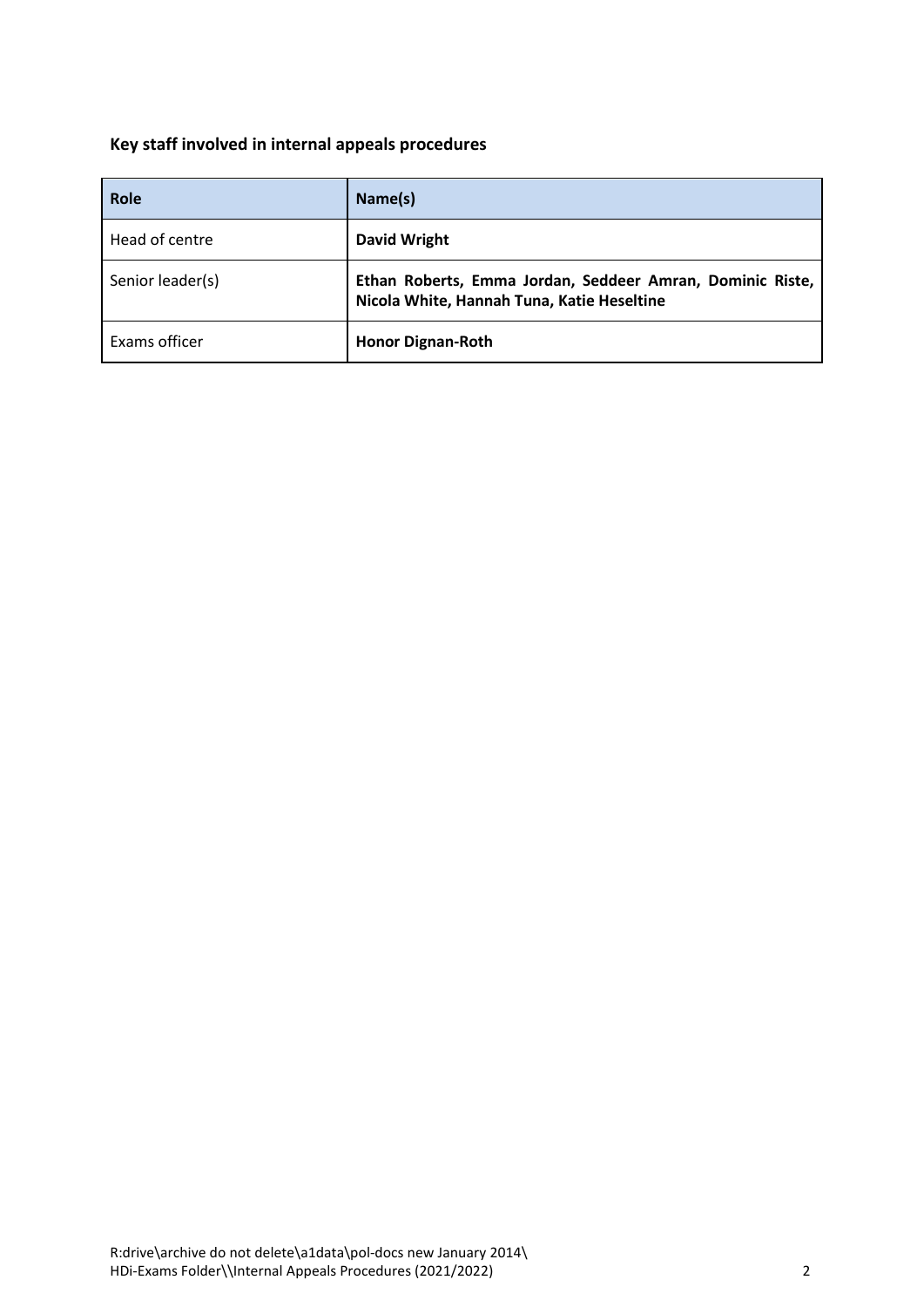## **Contents**

| 2. Appeals against the centre's decision not to support a clerical check, a review of marking, a review |  |
|---------------------------------------------------------------------------------------------------------|--|
|                                                                                                         |  |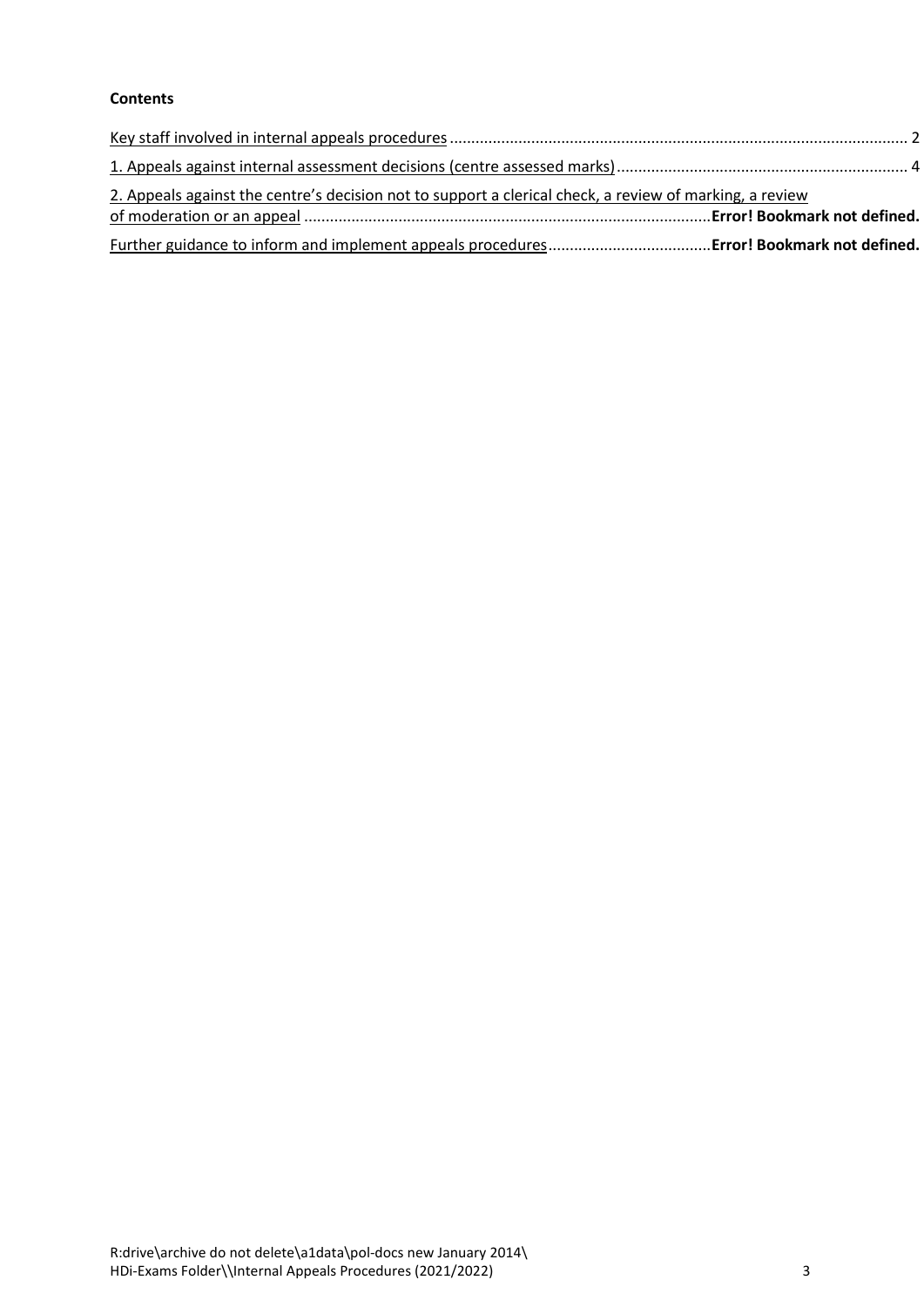## <span id="page-3-0"></span>**1. Appeals against internal assessment decisions (centre assessed marks)**

Certain GCSE, GCE and other qualifications contain components of non-examination assessment (or units of coursework) which are internally assessed (marked) by Woodlands School and internally standardised. The marks awarded (the internal assessment decisions) which contribute to the final grade of the qualification are then submitted by the deadline set by the awarding body for external moderation.

This procedure confirms Woodlands School compliance with JCQ's **General Regulations for Approved Centres** (section 5.7) that the centre will:

- have in place and be available for inspection purposes, a written internal appeals procedure relating to internal assessment decisions and to ensure that details of this procedure are communicated, made widely available and accessible to all candidates
- before submitting marks to the awarding body inform candidates of their centre assessed marks and allow a candidate to request a review of the centre's marking

| Date       | Qualification                             | <b>Details</b>                                                                                                | Exam series   |
|------------|-------------------------------------------|---------------------------------------------------------------------------------------------------------------|---------------|
| <b>TBC</b> | <b>GCSE</b>                               |                                                                                                               | Summer-2022   |
| <b>TBC</b> | Cambridge<br><b>Nationals</b>             | OCR Sport Studies, OCR Creative iMedia                                                                        | Summer-2022   |
| <b>TBC</b> | <b>WJEC</b><br>Level<br>1/2<br>Vocational | Level 1/2 Voc Award Designing the Built Environment<br>Level 1/2 Voc Award Constructing the Built Environment | Summer-2022   |
|            | Cambridge<br><b>Nationals</b>             | OCR Sport Studies, OCR Creative iMedia                                                                        | January-2022  |
|            | <b>WJEC</b><br>Level<br>1/2<br>Vocational | Level 1/2 Voc Award Designing the Built Environment<br>Level 1/2 Voc Award Constructing the Built Environment | January-2022  |
|            | Cambridge<br><b>Nationals</b>             | OCR Sport Studies, OCR Creative iMedia                                                                        | November-2021 |

#### **Deadlines for the submission of marks**

Woodlands School is committed to ensuring that whenever their staff mark candidates' work this is done fairly, consistently and in accordance with the awarding body's specification and subjectspecific associated documents.

Woodlands School ensures that all centre staff follow a robust *Non-examination Assessment Policy* (for the management of GCE and GCSE non-examination assessments). This policy details all procedures relating to non-examination assessments.

for GCE, GCSE, Project qualifications (include any other qualifications delivered in your centre to which these procedures apply) **Note** that the JCQ publication **General Regulations for Approved Centres** states *that* centres *must have a written internal appeals procedure relating to internal assessment decisions in all qualifications. Details of this procedure must be communicated, made*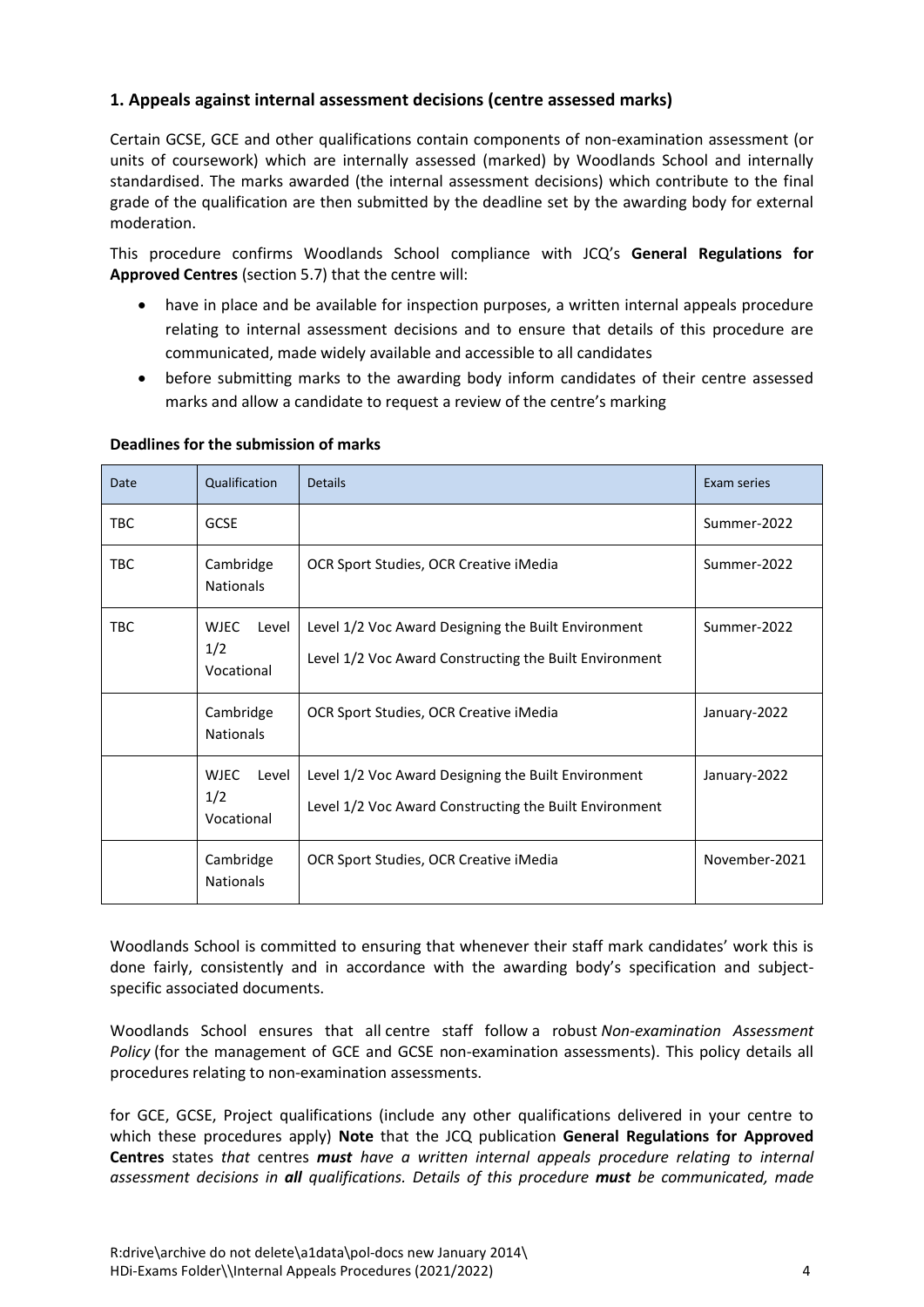*widely available and accessible to all candidates.*], including the marking and quality assurance/internal standardisation processes which relevant teaching staff are required to follow.

Candidates' work will be marked by staff who have appropriate knowledge, understanding and skill, and who have been trained in this activity. Woodlands School is committed to ensuring that work produced by candidates is authenticated in line with the requirements of the awarding body. Where a number of subject teachers are involved in marking candidates' work, internal moderation and standardisation will ensure consistency of marking.

On being informed of their centre assessed marks, if a candidate believes that the above procedures were not followed in relation to the marking of his/her work, or that the assessor has not properly applied the marking standards to his/her marking, then he/she may make use of the appeals procedure below to consider whether to request a review of the centre's marking.

#### Woodlands School will

- 1. ensure that candidates are informed of their centre assessed marks so that they may request a review of the centre's marking before marks are submitted to the awarding body
- 2. inform candidates that they will need to explain on what grounds they wish to request a review of an internally assessed mark as a review will only focus on the quality of their work in meeting the published assessment criteria
- 3. inform candidates that they may request copies of materials (generally as a minimum, a copy their marked assessment material (work) and the mark scheme or assessment criteria plus additional materials which may vary from subject to subject) to assist them in considering whether to request a review of the centre's marking of the assessment
- 4. having received a request for copies of materials, promptly make them available to the candidate (or for some marked assessment materials, such as art work and recordings, inform the candidate that these will be shared under supervised conditions) within 5 School days
- 5. inform candidates they will not be allowed access to original assessment material unless supervised
- 6. provide candidates with sufficient time in order to allow them to review copies of materials and reach a decision, informing candidates that if their decision is to request a review they will need to explain what they believe the issue to be
- 7. provide a clear deadline for candidates to submit a request for a review of the centre's marking. Requests will not be accepted after this deadline. Requests must be made in writing within 5 school days of receiving copies of the requested materials by completing the **internal appeals** form and giving this to Mr Roberts for further investigation.
- 8. allow 10 school days for the review to be carried out, to make any necessary changes to marks and to inform the candidate of the outcome, all before the awarding body's deadline for the submission of marks
- 9. ensure that the review of marking is conducted by an assessor who has appropriate competence, has had no previous involvement in the assessment of that candidate and has no personal interest in the review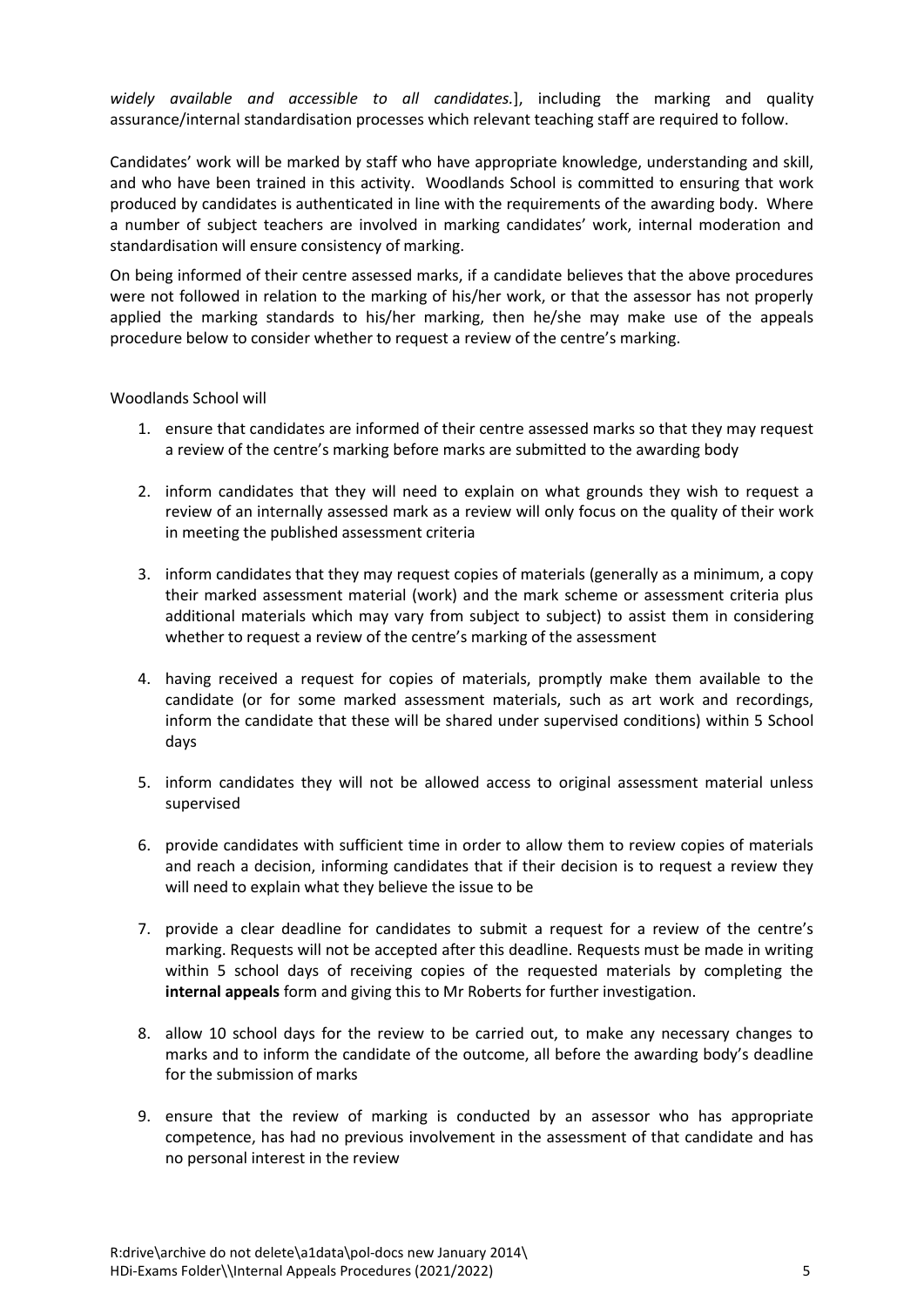- 10. instruct the reviewer to ensure that the candidate's mark is consistent with the standard set by the centre
- 11. inform the candidate in writing of the outcome of the review of the centre's marking

The outcome of the review of the centre's marking will be made known to the head of centre who will have the final decision if there is any disagreement on the mark to be submitted to the awarding body. A written record of the review will be kept and made available to the awarding body upon request.

The awarding body will be informed if the centre does not accept the outcome of a review.

The moderation process carried out by the awarding bodies may result in a mark change, either upwards or downwards, even after an internal review. The internal review process is in place to ensure consistency of marking within the centre, whereas moderation by the awarding body ensures that centre marking is in line with national standards. The mark submitted to the awarding body is subject to change and should therefore be considered provisional.

The procedure is informed by the JCQ publications [Instructions for conducting non-examination assessments](https://www.jcq.org.uk/exams-office/non-examination-assessments) (section 6.1), [Review of marking \(centre assessed marks\) suggested template for centres.](https://www.jcq.org.uk/exams-office/non-examination-assessments) and [Notice to Centres](https://www.jcq.org.uk/exams-office/non-examination-assessments)  [-Informing candidates of their centre assessed marks](https://www.jcq.org.uk/exams-office/non-examination-assessments)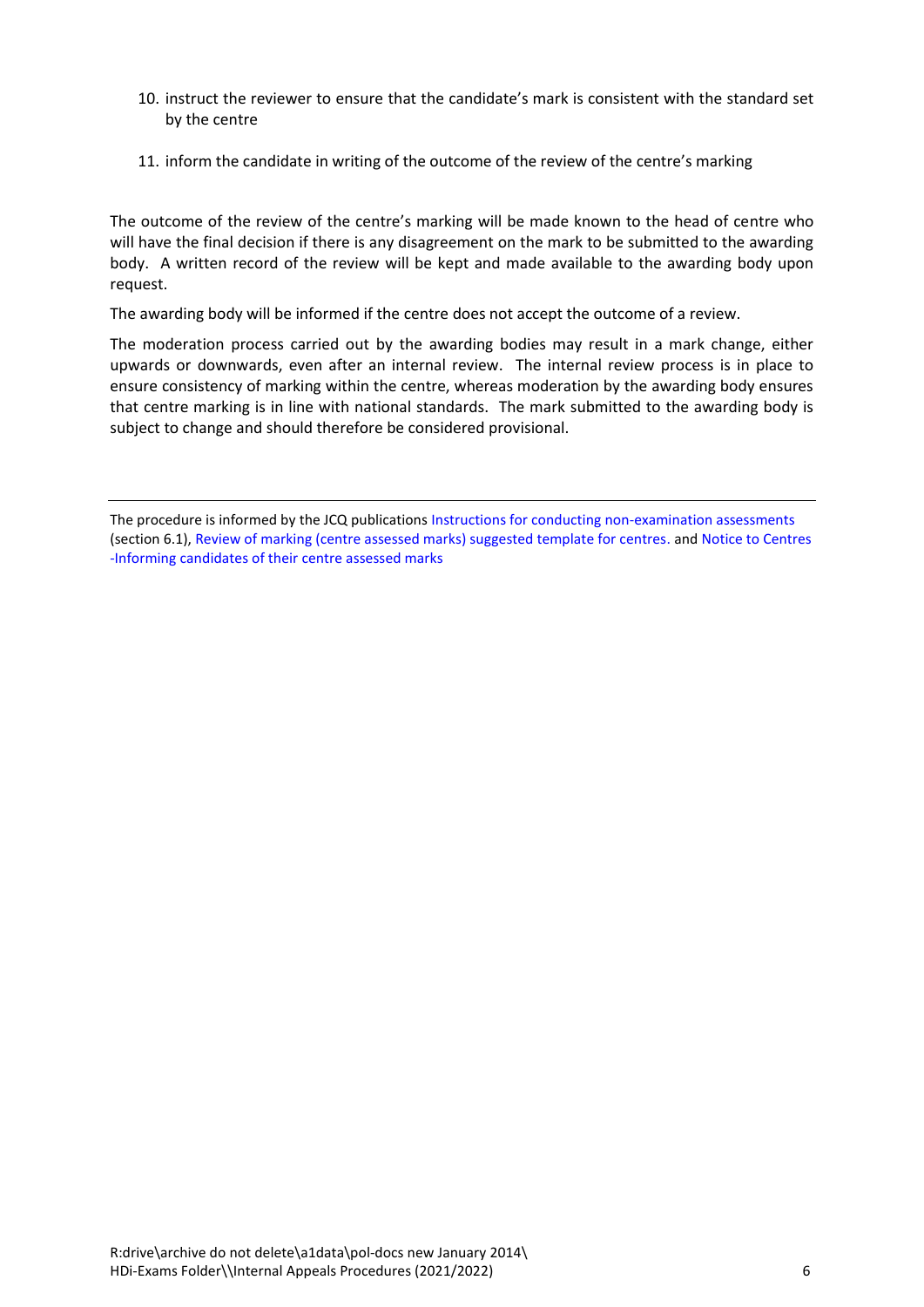#### **2. Appeals against the centre's decision not to support a clerical re-check, a review of marking, a review of moderation or an appeal**

This procedure confirms Woodlands School compliance with JCQ's **General Regulations for Approved Centres** (section 5.13) that the centre will:

 have available for inspection purposes and draw to the attention of candidates and their parents/carers, a written internal appeals procedure to manage disputes when a candidate disagrees with a centre decision not to support a clerical re-check, a review of marking, a review of moderation or an appeal

Following the issue of results, awarding bodies make post-results services available. Full details of all services available to candidates and the internal deadlines set to access these will be written in a letter and sent to pupils prior to results day. The Senior Leadership team and Exam Officer will be available on results day to also support with signposting services.

Candidates are also made aware of the arrangements for post-results services and the availability of senior members of centre staff immediately after the publication of results, **before** they sit any exams by assembly and information letters.

If the centre or a candidate (or his/her parent/carer) has a concern and believes a result may not be accurate, post-results services may be considered.

The JCQ post-results services currently available are detailed below.

#### **Reviews of Results** (RoRs):

- Service 1 (Clerical re-check) This is the only service that can be requested for objective tests (multiple choice tests)
- Service 2 (Review of marking)
- Priority Service 2 (Review of marking) This service is only available for externally assessed components of GCE A-level specifications (an individual awarding body may also offer this priority service for other qualifications)
- Service 3 (Review of moderation) This service is not available to an individual candidate

#### **Access to Scripts** (ATS):

- Copies of scripts to support reviews of marking
- Copies of scripts to support teaching and learning

Where a concern is expressed that a particular result may not be accurate, the centre will look at the marks awarded for each component part of the qualification alongside any mark schemes, relevant result reports, grade boundary information etc. when made available by the awarding body to determine if the centre supports any concerns.

#### Woodlands School will:

For written components that contributed to the final result, the centre will:

1. Where a place at university or college is at risk, consider supporting a request for a Priority Service 2 review of marking

2. In all other instances, consider accessing the script by:

a) (where the service is made available by the awarding body) requesting a priority copy of the candidate's script to support a review of marking by the awarding body deadline or

b) (where the option is made available by the awarding body) viewing the candidate's marked script online to consider if requesting a review of marking is appropriate

3. Collect informed written consent/permission from the candidate to access his/her script

4. On access to the script, consider if it is felt that the agreed mark scheme has been applied correctly in the original marking and if the centre considers there are any errors in the marking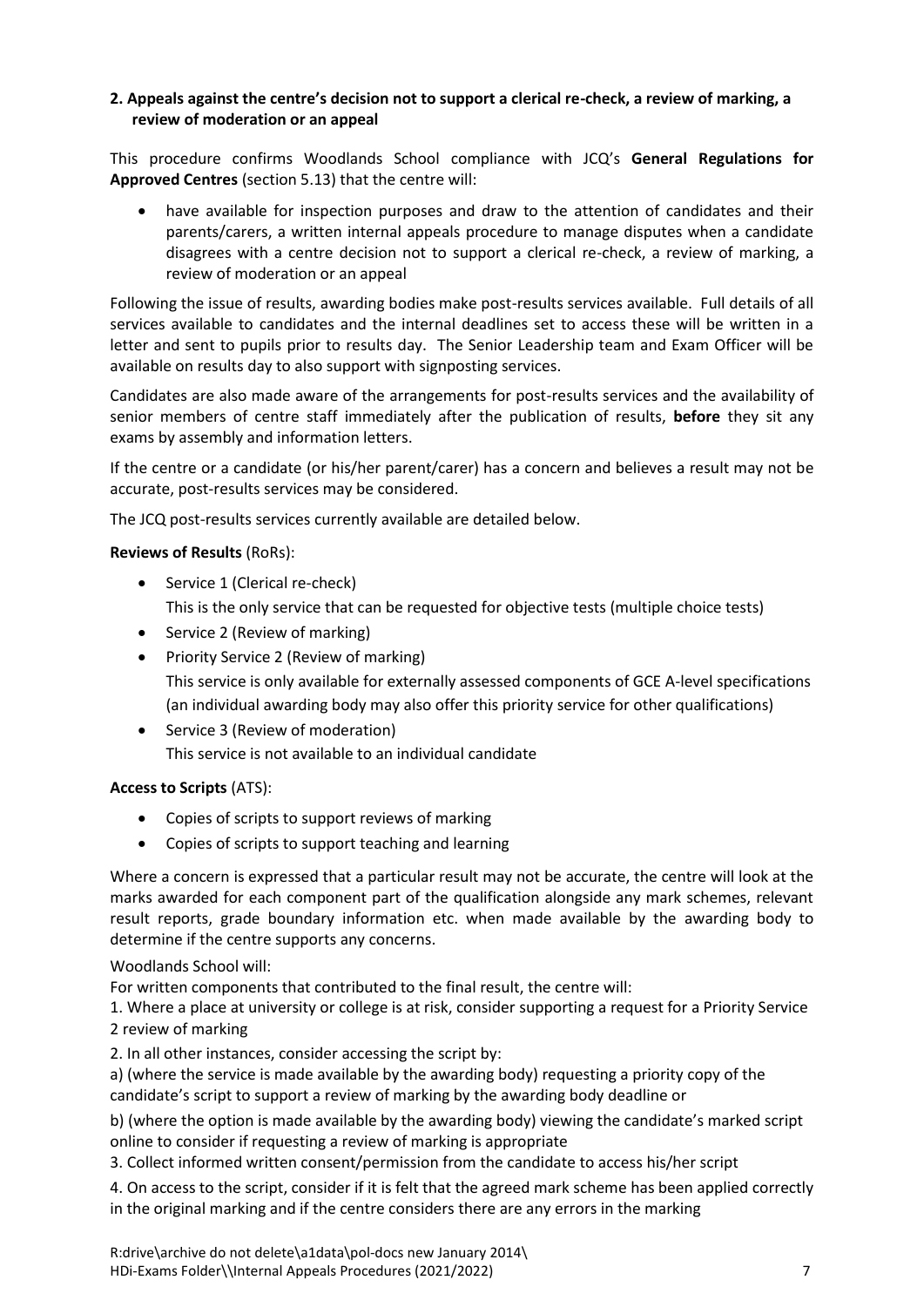5. Support a request for the appropriate RoR service (clerical re-check or review of marking) if any error is identified

6. Collect informed written consent from the candidate to request the RoR service before the request is submitted

7. Where relevant, advise an affected candidate to inform any third party (such as a university or college) that a review of marking has been submitted to an awarding body

Written candidate consent (informed consent via candidate email is acceptable) is required in all cases before a request for a RoR service 1 or 2 (including priority service 2) is submitted to the awarding body. Consent is required to confirm the candidate understands that the final subject grade and/or mark awarded following a clerical re-check or a review of marking, and any subsequent appeal, may be lower than, higher than, or the same as the result which was originally awarded. Candidate consent must only be collected after the publication of results.

For any moderated components that contributed to the final result, the centre will:

- Confirm that a review of moderation cannot be undertaken on the work of an individual candidate or the work of candidates not in the original sample submitted for moderation
- Consult the moderator's report/feedback to identify any issues raised
- Determine if the centre's internally assessed marks have been accepted without change by the awarding body – if this is the case, a RoR service 3 (Review of moderation) will not be available
- Determine if there are any grounds to submit a request for a review of moderation for the work of all candidates in the original sample

Where a candidate disagrees with a centre decision not to support a clerical re-check, a review of marking or a review of moderation, the centre will:

- For a review of marking (RoR priority service 2), advise the candidate he/she may request the review by providing informed written consent (and the required fee) for this service to the centre by the deadline set by the centre
- For a review of marking (RoR service 1 or 2), first advise the candidate to access a copy of his/her script to support a review of marking by providing written permission for the centre to access the script (and any required fee for this service) for the centre to submit this request
- After accessing the script to consider the marking, inform the candidate that if a request for a review of marking (RoR service 1 or 2) is required, this must be submitted by the deadline set by the centre by providing informed written consent (and the required fee for this service) for the centre to submit this request
- Inform the candidate that a review of moderation (RoR service 3) cannot be requested for the work of an individual candidate or the work of a candidate not in the original sample

If the candidate (or his/her parent/carer) believes there are grounds to appeal against the centre's decision not to support a review of results, an internal appeal can be submitted to the centre by completing the internal appeals form at least 7 working days prior to the internal deadline for submitting a request for a review of results.

The appellant will be informed of the outcome of his/her appeal before the internal deadline for submitting a RoR.

Following the RoR outcome, an external appeals process is available if the head of centre remains dissatisfied with the outcome and believes there are grounds for appeal. The JCQ publications **Post-Results Services** and **JCQ Appeals Booklet** (A guide to the awarding bodies' appeals processes) will be consulted to determine the acceptable grounds for a preliminary appeal.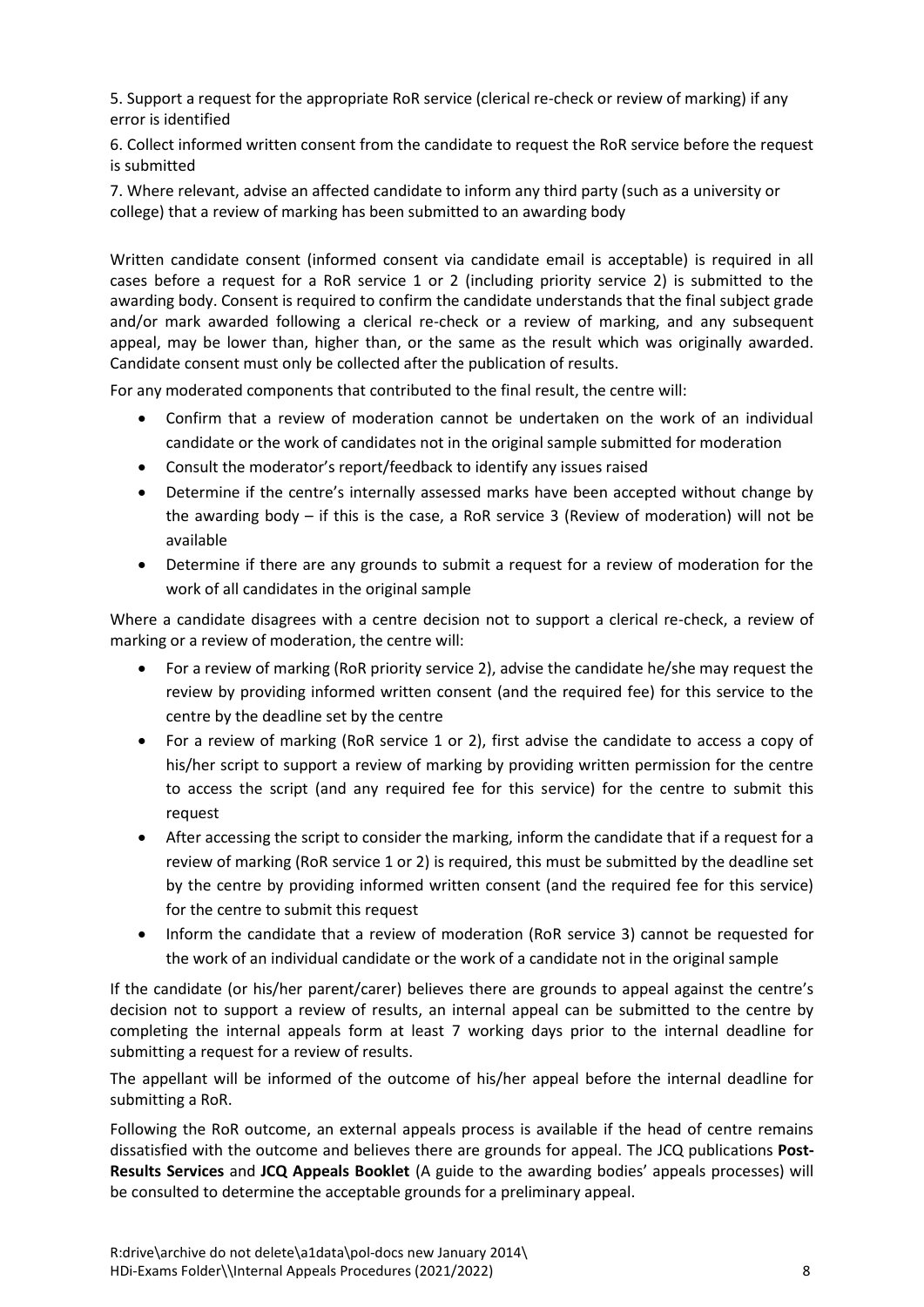Where the head of centre is satisfied after receiving the RoR outcome, but the candidate (or his/her parent/carer) believes there are grounds for a preliminary appeal to the awarding body, a further internal appeal may be made to the head of centre. Following this, the head of centre's decision as to whether to proceed with a preliminary appeal will be based upon the acceptable grounds as detailed in the **JCQ Appeals Booklet**. Candidates or parents/carers are not permitted to make direct representations to an awarding body.

The **internal appeals form** should be completed and submitted to the centre within 5calendar days of the notification of the outcome of the RoR. Subject to the head of centre's decision, this will allow the centre to process the preliminary appeal and submit to the awarding body within the required **30 calendar days** of the awarding body issuing the outcome of the review of results process. Awarding body fees which may be charged for the preliminary appeal must be paid to the centre by the appellant before the preliminary appeal is submitted to the awarding body (fees are available from the exams officer). If the appeal is upheld by the awarding body, this fee will be refunded by the awarding body and repaid to the appellant by the centre.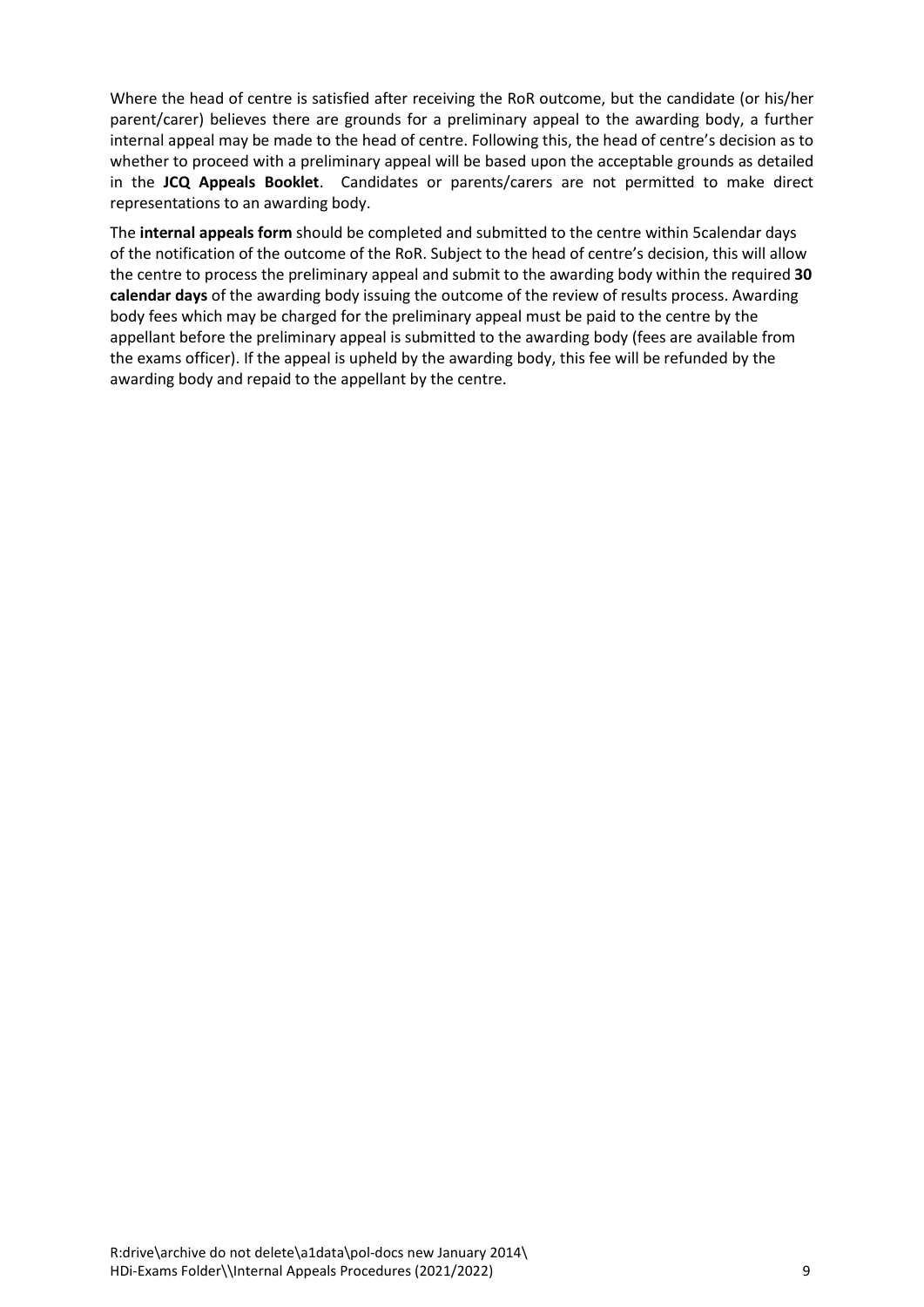#### **Internal Appeals form**

Please tick box to indicate the nature of your appeal and complete all white boxes on the form below

Name of appellant Candidate name

 $\Box$  Appeal against an internal assessment decision and/or request for a review of marking

 $\Box$  Appeal against the centre's decision not to support a clerical re-check, a review of marking, a review of moderation or an appeal

if different to appellant

| Awarding body                      |                                                                                                               | Exam paper code  |                                                                                                                                      |
|------------------------------------|---------------------------------------------------------------------------------------------------------------|------------------|--------------------------------------------------------------------------------------------------------------------------------------|
| Qualification type<br>Subject      |                                                                                                               | Exam paper title |                                                                                                                                      |
|                                    | Please state the grounds for your appeal below:                                                               |                  |                                                                                                                                      |
|                                    |                                                                                                               |                  |                                                                                                                                      |
|                                    |                                                                                                               |                  |                                                                                                                                      |
|                                    |                                                                                                               |                  |                                                                                                                                      |
|                                    |                                                                                                               |                  |                                                                                                                                      |
|                                    |                                                                                                               |                  |                                                                                                                                      |
|                                    |                                                                                                               |                  |                                                                                                                                      |
|                                    |                                                                                                               |                  |                                                                                                                                      |
|                                    |                                                                                                               |                  |                                                                                                                                      |
|                                    |                                                                                                               |                  |                                                                                                                                      |
|                                    |                                                                                                               |                  |                                                                                                                                      |
|                                    |                                                                                                               |                  |                                                                                                                                      |
|                                    |                                                                                                               |                  |                                                                                                                                      |
|                                    |                                                                                                               |                  |                                                                                                                                      |
|                                    |                                                                                                               |                  |                                                                                                                                      |
| (If applicable, tick below)<br>□   | Where my appeal is against an internal assessment decision I wish to request a review of the centre's marking |                  |                                                                                                                                      |
|                                    |                                                                                                               |                  | If necessary, continue on an additional page if this form is being completed electronically or overleaf if hard copy being completed |
| Appellant signature:<br>signature: |                                                                                                               |                  | Date of                                                                                                                              |
|                                    |                                                                                                               |                  | This form must be signed, dated and returned to the exams officer on behalf of the head of centre                                    |

| FOR CENTRE USE ONLY |  |  |
|---------------------|--|--|
| Date received       |  |  |
| Reference No.       |  |  |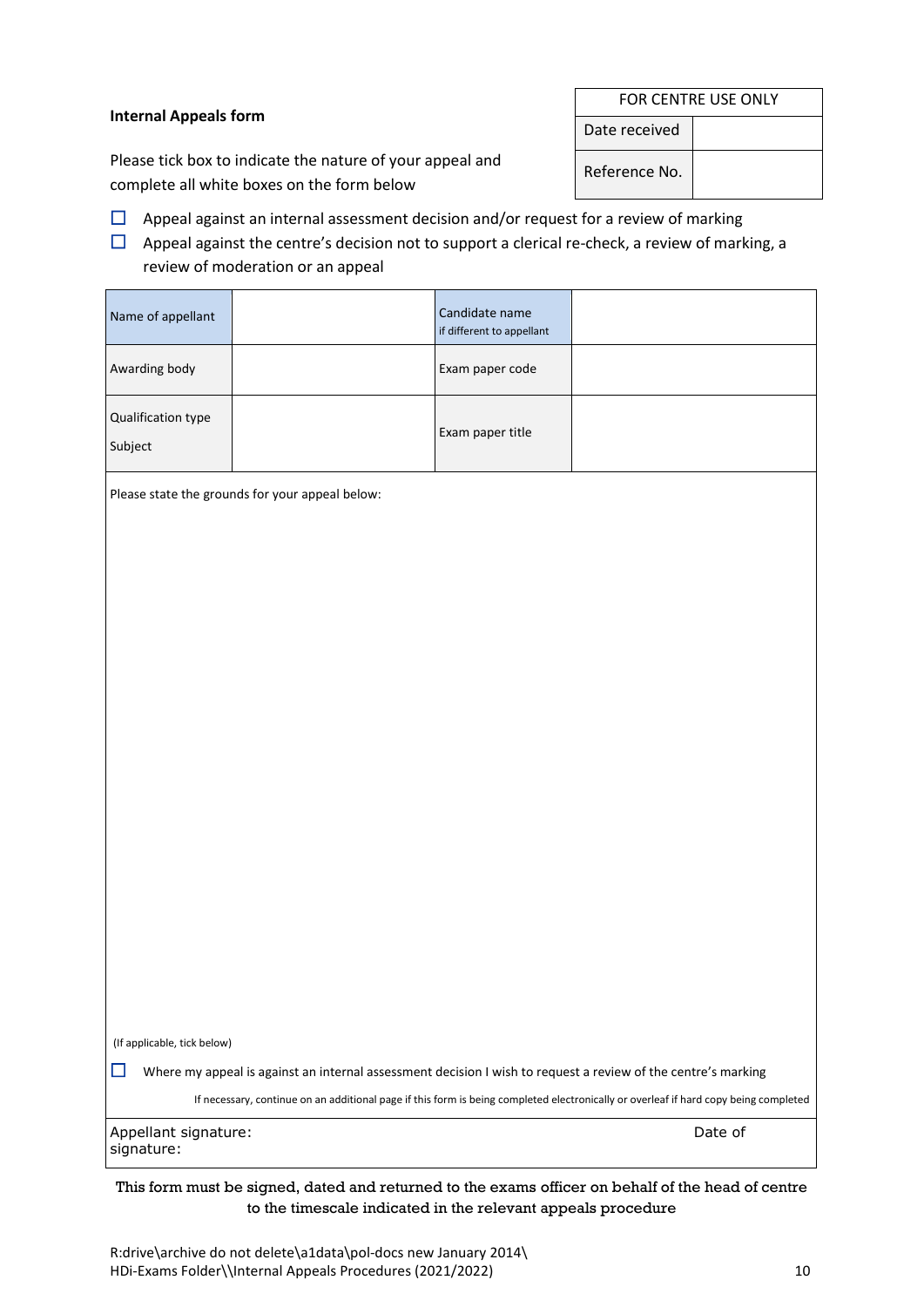#### **Complaints and Appeals log**

On receipt, all appeals will be assigned a reference number and logged.

The outcome of any reviews of the Centre's marking will be made known to the head of Centre and will be logged as a complaint. A written record will be kept and made available to the awarding body upon request. Should the review of the Centre's marking bring any irregularity in procedures to light, the awarding body will be informed immediately.

| Ref No. | Date received | Complaint or Appeal | Outcome | Outcome date |
|---------|---------------|---------------------|---------|--------------|
|         |               |                     |         |              |
|         |               |                     |         |              |
|         |               |                     |         |              |
|         |               |                     |         |              |
|         |               |                     |         |              |
|         |               |                     |         |              |
|         |               |                     |         |              |
|         |               |                     |         |              |
|         |               |                     |         |              |
|         |               |                     |         |              |
|         |               |                     |         |              |
|         |               |                     |         |              |
|         |               |                     |         |              |
|         |               |                     |         |              |
|         |               |                     |         |              |
|         |               |                     |         |              |
|         |               |                     |         |              |
|         |               |                     |         |              |
|         |               |                     |         |              |
|         |               |                     |         |              |
|         |               |                     |         |              |

#### **Further guidance to inform and implement appeals procedures**

**JCQ publications**

R:drive\archive do not delete\a1data\pol-docs new January 2014\ HDi-Exams Folder\\Internal Appeals Procedures (2021/2022) 11